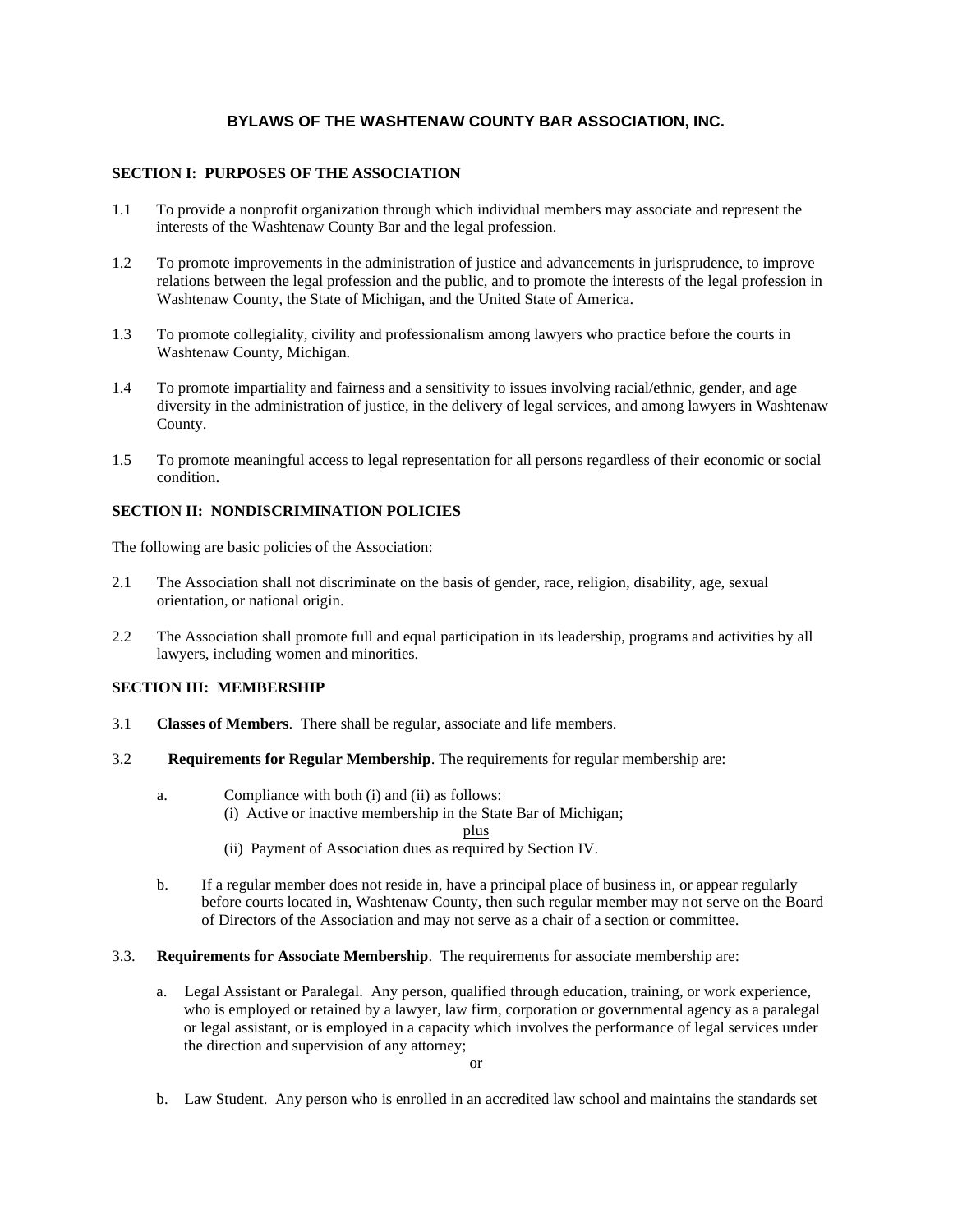forth by such law school, or a graduate of any law school who has not yet been admitted to practice in any state or federal district, but who has applied for and has taken the Michigan Bar examination at the first opportunity;

- or
- c. Paralegal Student. Any person who is enrolled in an accredited paralegal program and maintains the standards set forth by such program;

plus

d. Resides, attends school, or is employed in Washtenaw County;

and

- e. Pays association dues as required by Section IV.
- 3.4 **Associate Members**. Associate members shall not be eligible to vote nor to serve on the Board of Directors of the Association and shall not be eligible for the various insurance plans available to regular members but shall otherwise enjoy all privileges of membership except those restricted to regular members. Associate members may belong to any committee or section but cannot be a chair of a section or committee.
- 3.5 **Suspension**. Members who fail to maintain the requirements set forth in 3.2 and 3.3 shall be suspended upon written notification by the Bar Association Treasurer.
- 3.6 **Life Members**. The WCBA Board of Directors shall have the discretion to award a life membership to any attorney who (1) has been practicing for at least 40 years or has attained the age of 68; (2) has been a dues paying member of the WCBA for at least the most recent 10 consecutive years; and (3) is no longer actively practicing law on more than a 50% basis. Life Members shall have all the rights and privileges of regular members but shall be assessed no dues. Alternatively, the Board may consider an exception for a member who does not meet all of the above criteria.

#### **SECTION IV: DUES**

- 4.1 **Requirement to Pay Dues**. The annual dues shall be paid by members in amounts and at times as may be determined by the Board of Directors. Members must be notified by publication in the official publication of the Association, via electronic communication, or by other written notice, of any proposed dues change thirty days prior to the Board meeting at which such action shall be taken.
- 4.2 **Due Date for Dues**. Annual dues shall be due on July 1 of each year and payable within 30 days thereafter.
- 4.3 **Reduced Rate for New Lawyers**. The initial membership dues for those applying for membership within the first year after admission to the State Bar of Michigan shall be one-half the lowest amount charged regular members of the Association. This reduction of dues shall apply only for the first year, or remaining portion of the first fiscal year, of membership in the Association.
- 4.4 **Notification for Nonpayment of Dues**. The Treasurer shall forthwith notify members who have failed to pay dues within 60 days of the due date that they are automatically suspended from membership in the Association, and said members shall not be entitled thereafter to receive notices of meetings or other Association benefits until all unpaid dues shall be paid in full.
- 4.5 **Forgiveness of Dues by the Board of Directors**. The Board of Directors may waive dues or cancel unpaid dues, in whole or in part, for good cause, and such cancellation shall relieve the member from suspension.

### **SECTION V: MEETINGS**

5.1 **Meetings Required to be Held**. The annual meeting shall be held in April or May of each year, in addition to which there shall be at least four membership meetings each calendar year to be held at such times and places as determined by the Board of Directors. The Board of Directors shall meet on a monthly basis from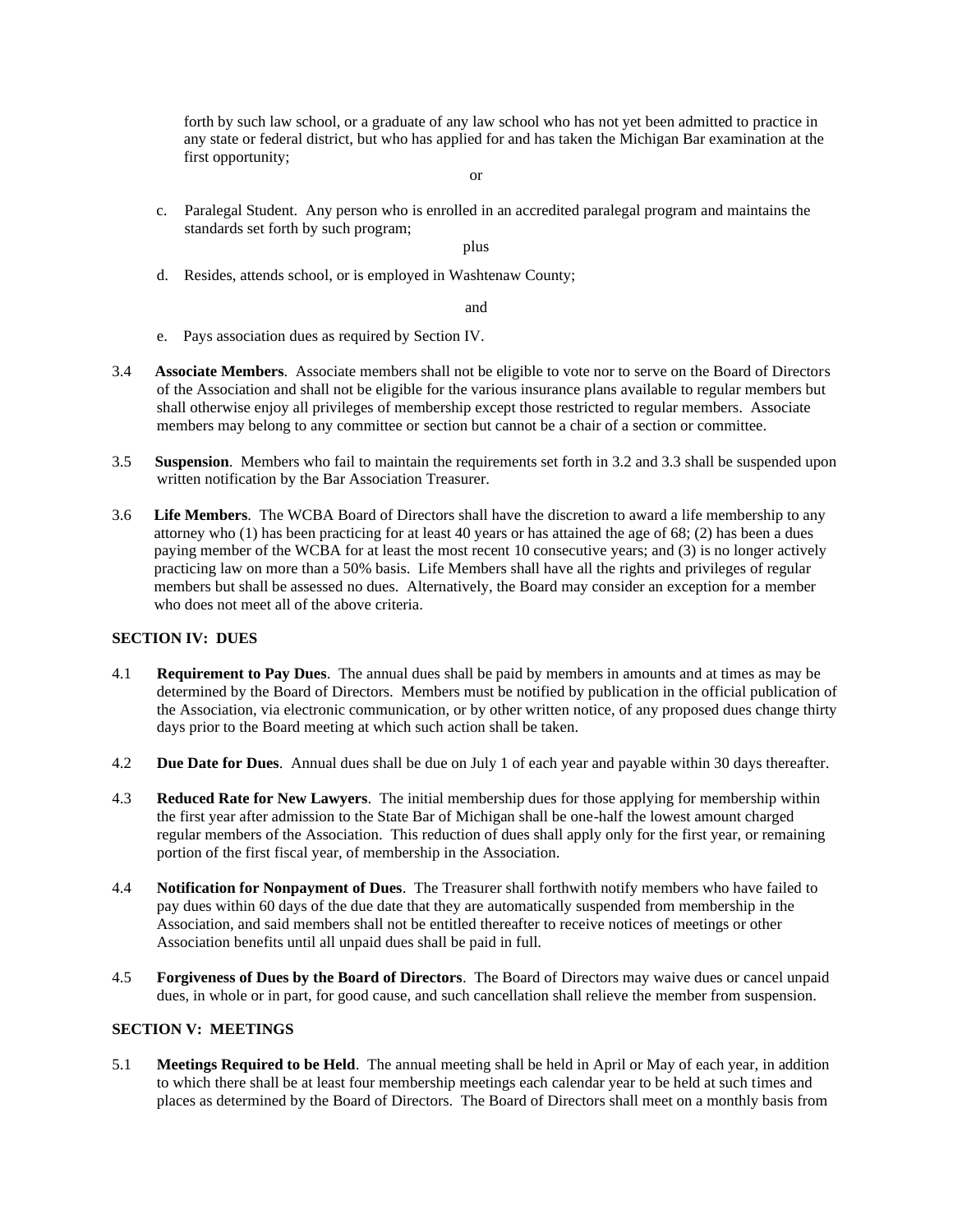September through May of each year at such times and places as determined in accordance with Paragraph 8.4.

5.2 **Special Meetings**. Special meetings of the membership may be called by the President and shall be called by the Secretary upon a request in writing or via electronic communication by any three members of the Board of Directors or by any ten active members. Special meetings of the Board of Directors may be called by the President and shall be called by the Secretary on request in writing or via electronic communication by any two members of the Board of Directors.

# 5.3 **Notice of Meetings**.

- a. **Notice of Membership Meetings**. The Secretary, or the President in his or her absence, shall give notice of all membership meetings by giving at least a three-day notice by mail, telephone, publication in the official publication of the Association, via electronic communication, or by other written notice, stating the time and place of the regular meetings; provided, however, that if a special membership meeting is called, a written five-day notice shall be mailed or sent via electronic communication to each member setting forth the time, place and object of said meeting; provided further, only those items set forth in the notice shall be acted upon at special meetings.
- b. **Notice of Meetings of Board of Directors**. Notice of the regular meetings of the Board of Directors shall be published in the first issue for the fiscal year of the official publication of the Association, sent via direct mail or via electronic communication, setting the dates and places for all such meetings for the balance of the fiscal year. Notice of any change in said schedule shall be published in a similar manner. Notice of special meetings of the Board of Directors shall be given by the President and/or Secretary at least 24 hours in advance of such meetings in writing or by personal contact to all members of the Board setting forth the time, place and all matters to be acted upon, and only those items included in such notice shall be acted upon at the special meeting.
- 5.4 **Quorums**. At all membership meetings, a quorum shall consist of 10 percent of the voting membership. At all meetings of the Board of Directors, 50 percent of the Board shall constitute a quorum.
- 5.5 **Conduct of Meetings**. Robert's Rules of Order shall govern the proceedings of membership, committee and Board meetings.
- 5.6 **Meetings for the Purpose of Elections**. The annual meetings of this Association for the election of officers shall be held in April or May of each year.

## 5.7 **Exceptions Due to Coronavirus Pandemic 2020.**

- a. The Board of Directors has the discretion not to hold a 2020 Annual Meeting. The election of Officers and Directors which would normally be held at the Annual Meeting in April 2020 will be conducted via a membership vote by electronic communication in which a minimum of 10% of the membership vote. The elected Officers and Directors will be sworn in before July 1, 2020. Other elements of the Annual Meeting, including but not limited to presentation of the Liberty Bell Award, may be combined with the 2020 Bench-Bar Conference at such time as that event occurs, or at another time or event in the discretion of the Board of Directors.
- b. The requirement in section 5.1 that at least four membership meetings be held each calendar year is suspended for the 2019-2020 calendar year (through June 30, 2020) due to the State of Michigan's stayin-place emergency order.
- c. In the event that the State of Michigan's emergency order is lifted before June 30, 2020, the Board of Directors has the discretion to decide whether to hold a membership meeting prior to that date.
- d. In the event that the State of Michigan's stay-in-place emergency order or other Coronavirus Pandemic related orders are in effect and impact the Association's ability to conduct business as usual under the Bylaws in the 2020-2021 calendar year, the Board of Directors may reasonably modify and interpret the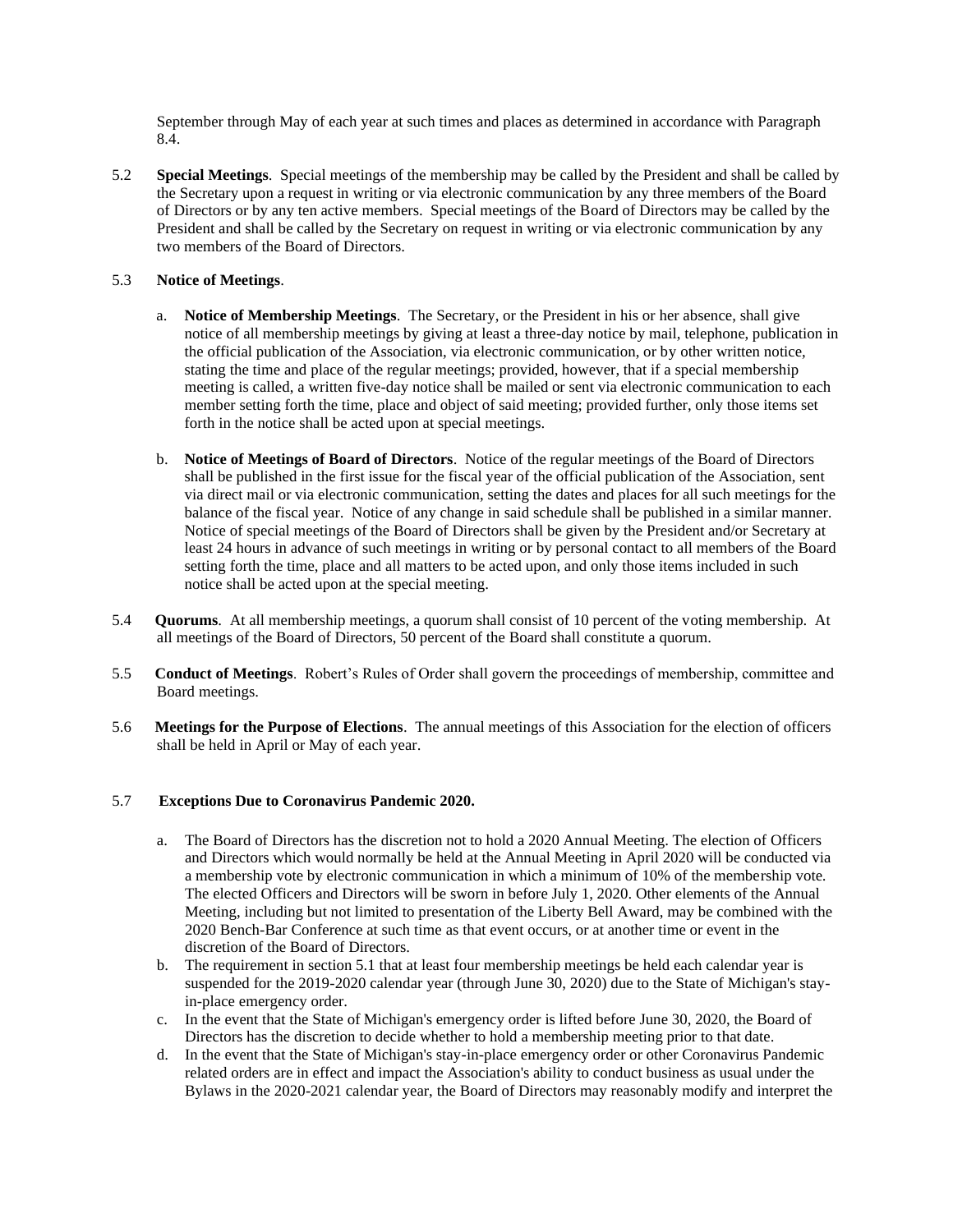Bylaws' meetings and election requirements without the necessity of another amendment. Reasonable advance notice and opportunity to be heard must be provided to the membership.

e. The intent of this section 5.7 is to allow the Board of Directors, the Executive Director, and the Association to adapt and respond to the ever changing conditions imposed by the Coronavirus Pandemic with the goal of continuing to serve the membership and the mission of the Association as well as possible.

#### **SECTION VI: ELECTIONS**

- 6.1 **Officers and Board Members to be Elected**. The President Elect, Vice President, Treasurer and Secretary, and six Directors at Large of the Board of Directors shall be elected at the Annual Meeting by a plurality of the voting members present. At the time of the election of the first President Elect in May of 1993 only, the President shall also be elected in the same manner as those officers and Board Members stated above. For each year thereafter, the President Elect shall succeed to the office of President without election.
- 6.2 **Installation**. The newly elected Officers and Directors at Large shall commence duties on July 1st of each year and shall be publicly installed at the Annual Meeting.
- 6.3 **Terms of Office**. The Officers and Directors at Large shall be elected annually and shall hold office through June 30 of the year of their term and/or until their successors are elected and qualified. No Board member may serve more than three consecutive terms in the same office, and the President and Vice President shall not succeed themselves in the same office.
- 6.4 **Nominating Committee.** At least 60 days prior to the Annual Meeting, it shall be the duty of the Past President to call a meeting of the Nominating Committee, a standing committee, which shall consist of three to five active regular members who are not members of the Board of Directors, chosen by the Past President with the consent of the Board of Directors, together with the President and the Past President who is then serving on the Board pursuant to Paragraph 8.2. At least ten days prior to the first Committee meeting, a notice shall be published in the official publication of the Association, sent by direct mail or via electronic communication to the members, setting forth the names of the Nominating Committee and informing members that they may submit to the Committee names to be considered for nomination. Said committee shall nominate candidates for each office to be elected at the annual meeting. The Committee shall promote diversity in leadership pursuant to Paragraphs 2.1 and 2.2. The Secretary shall notify each voting member of the nominations at least 30 days prior to the annual meeting by causing the nominations to be published in the official publication of the Association, sent by direct mail or via electronic communication to the members. Other nominations may be made from the floor at the membership meeting occurring the month before the Annual Meeting. No other nominations shall be made.
- 6.5 **Vacancies**. The Board of Directors by a majority vote of the remaining members shall have power to fill by appointment any vacancy which may for any reason occur among the Officers or Directors at Large of the Board of Directors.

## **SECTION VII: DUTIES OF THE OFFICERS**

- 7.1 **President**. The President, and in the President's absence, the President Elect, shall preside at all membership and Board of Directors meetings. The President shall be the chief executive officer of the Association. Upon taking office or within thirty days thereafter, the President shall appoint all standing committee chairpersons, except the President(s) of the New Lawyers Section, and the chair of the Nominating Committee, who shall be the Past President, provided such appointed chairpersons shall take office subject to the approval of the Board. The President shall appoint chairpersons for any ad hoc committees as may be desired from time to time. All such ad hoc committee chairpersons shall serve at the pleasure of the Board of Directors. The President shall also serve on the Executive Committee.
- 7.2 **President Elect**. The President Elect shall be the person to assume the office of President at the conclusion of the President's term of office. The President Elect shall assist the President by coordinating the leadership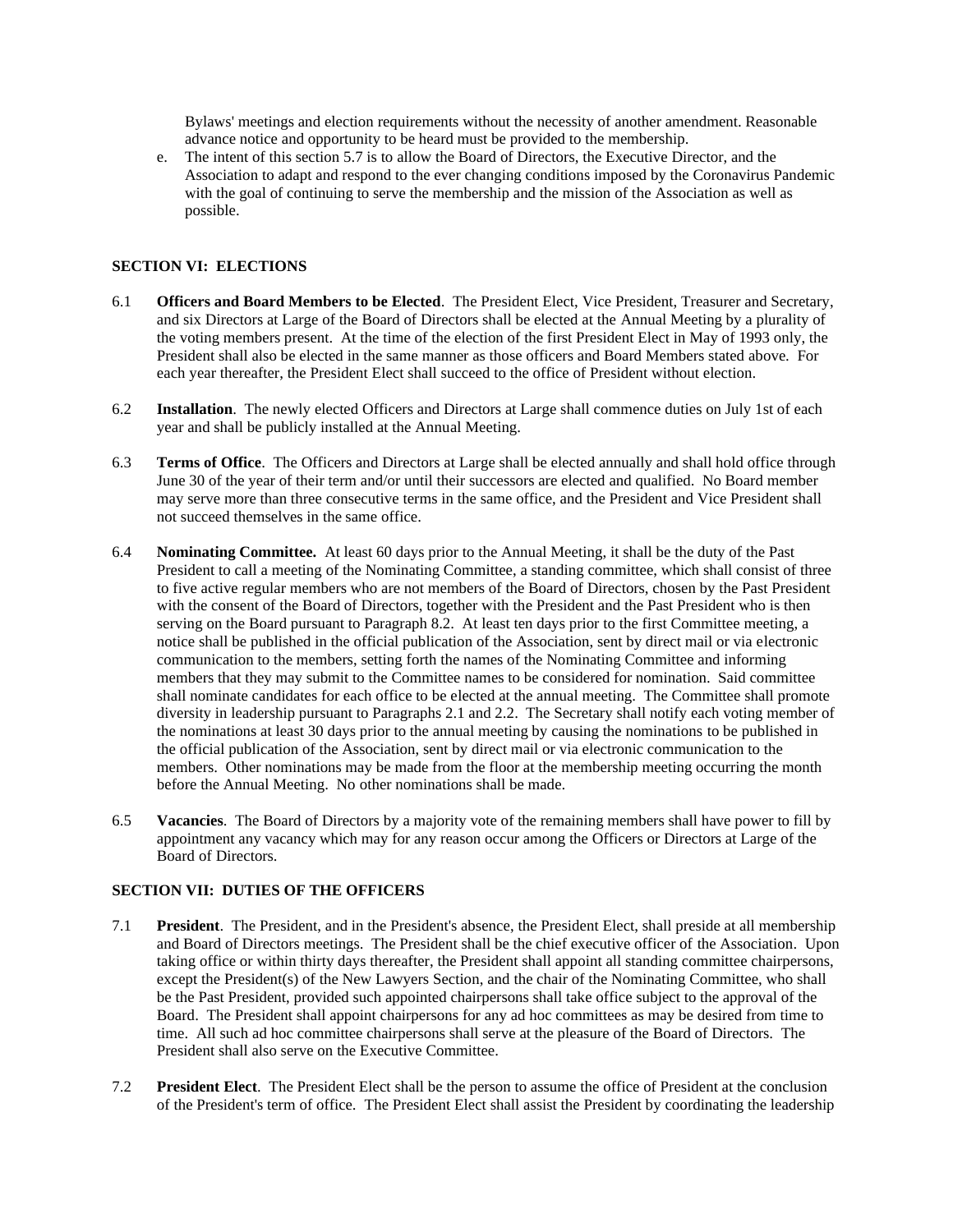transitions of and issues associated with the Association's sections and committees. The President Elect shall also have such additional powers and perform such additional duties as shall be assigned by the Board of Directors. The President Elect shall also serve on the Executive Committee.

- 7.3 **Vice President**. The Vice President shall have such duties as assigned by the President. The Vice President shall be responsible for programs at membership meetings. The Vice President shall also serve on the Executive Committee.
- 7.4 **Treasurer**. The Treasurer shall assist the Executive Director in performing the duties described in this subparagraph 7.4 and shall share responsibility for completion of these duties with the Executive Director. The Treasurer shall be responsible for the collection of all monies and dues and shall deposit the same in a financial institution or other depositories approved by the Board. The Treasurer shall be authorized to make the usual disbursements in the ordinary course of business, but on any extraordinary expense, the Board shall approve the same before payment. All disbursements shall be made by check. The Treasurer shall keep proper books and accounts and shall perform such other duties as the Board may assign. The Treasurer shall keep a list of the members and shall report to the Board any changes therein periodically or upon request. The Treasurer shall be responsible for the accuracy of the membership list and shall provide the publisher of the organization publication with current membership lists. The Treasurer shall also serve on the Executive Committee.
- 7.5 **Secretary**. The Secretary shall assist the Executive Director in performing the duties described in this subparagraph 7.5 and shall share the responsibility for completion of these duties with the Executive Director. The Secretary shall attend all meetings of the Board of Directors and of the membership and keep written Minutes and a correct record of their proceedings. The Secretary shall conduct the correspondence, give all notices, and perform such other duties as shall be required by the Board. In the absence of the Secretary, the presiding officer shall appoint an acting Secretary. The Secretary shall also serve on the Executive Committee.

## **SECTION VIII: BOARD OF DIRECTORS**

- 8.1 **Board of Directors**. The Board of Directors shall exercise such powers and controls as are usually exercised by governing boards and between meetings of the Association shall have control of its affairs with powers to act on its behalf.
- 8.2 **Membership of the Board**. The Board of Directors shall consist of the Officers elected at the Annual Meeting together with the President who succeeds automatically to office from the position of President Elect, the Chairpersons of the Judiciary and the Community Liaison Committees, plus the most current past President of the Association who is willing and able to serve, the President(s) of the New Lawyers Section, and the six Directors at Large elected at the Annual Meeting, all of whom shall be voting members of the Board. All members of the Board shall be members in good standing of the Association. The Executive Committee shall be comprised of the President, President Elect, Vice President, Treasurer, and Secretary.
- 8.3 **Executive Committee.** The Executive Committee shall provide support and guidance to the Executive Director in discussing proposed topics for meetings of the Board of Directors, developing Board meeting agendas, and bringing relevant issues to the Executive Director for discussion and possible addition to Board meeting agendas.
- 8.4 **Terms of Office**. The term of office shall be for one (1) year, commencing July 1, or until successors are elected and qualified.
- 8.5 **Meetings**. At the first meeting of each new Board of Directors, a schedule of nine monthly meetings shall be established. Notice of the schedule shall be published pursuant to Paragraph 5.3(b). Special meetings may be called by the President or by any two (2) Board members on 24-hour notice pursuant to Paragraph 5.2.

# **SECTION IX: EXECUTIVE DIRECTOR**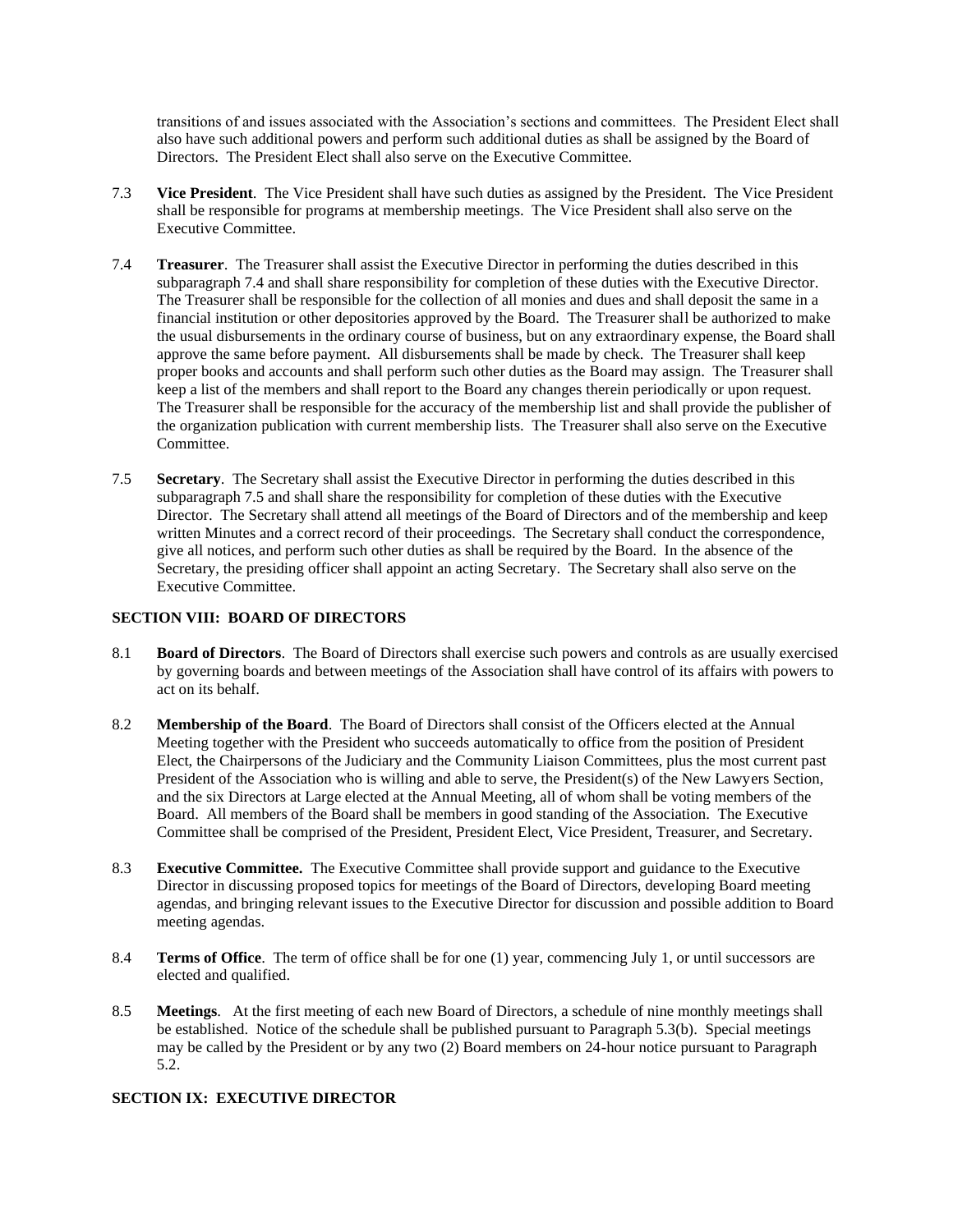- 9.1 **Function**. The administrative business of the Association shall be carried on by an Executive Director employed by the Association. The Executive Director shall be supervised by the President, subject to the direction of the Board of Directors.
- 9.2 **Responsibilities**. In addition to carrying out other duties as may be assigned by the President or the Board of Directors, the Executive Director shall coordinate the programs and policies of the Board, represent the Association where appropriate to do so in matters of public relations, and report to the Board of Directors at its meetings as to the activities of the Association.
- 9.3 **Limitation of Authority**. The Executive Director shall not contractually bind the Association without authorization of the Board of Directors.
- 9.4 **The Role of the Board**. The duties, responsibilities, salaries and benefits of the Executive Director shall be from time to time determined by the Board of Directors.

#### **Section X: STANDING COMMITTEES**

- 10.1 **Appointment and Removal of Committee Chairpersons**. Upon taking office or within thirty days thereafter, the President shall appoint committee chairpersons to those committees which have vacancies in that year, provided such appointed chairpersons shall take office subject to the approval of the Board. The chairpersons of all committees shall serve for a one year term. The chairpersons may also resign or be removed by the Board during said term. Committee chairpersons may serve an additional term or partial term subject to individual approval by the Board of Directors. The Board of Directors, by a majority of the full Board exclusive of any committee chairperson as to whom the Board is voting, may suspend the chairperson of a committee for a period of time ending at the next scheduled meeting of the general membership, at which time the removal of that chairperson from such office shall be voted on by the general membership. Removal from office, and the Board of Directors, shall take effect immediately upon the approval of such chairperson's removal by a majority of the voting membership present at that meeting.
- 10.2 **Limits of Authority.** A chairperson may not speak on behalf of the Association without the prior approval of the Board of Directors.
- 10.3 **Membership of Committees**. The chairperson(s) of each committee shall select the membership of that committee, subject to the approval of the Board of Directors.
- 10.4 **Standing Committees**. The standing committees of the Association shall be as follows:
	- a. **Judiciary Committee**. The purpose of this committee is to serve as liaison between the Association and

the District, Circuit and Probate Courts of the county.

- b. **Community Liaison Committee**. The purpose of this committee is to promote better public understanding and appreciation of the law--and at the same time work toward creating greater respect for members of the Bar.
- c. **New Lawyers Section**. See Section XII.
- d. **Race, Gender and Ethnic Bias Awareness Committee**. The purpose of this committee is to address all forms of invidious bias and discrimination within the bar, the courts and related legal arenas.
- e. **Nominating Committee**. The purpose of this committee shall be to nominate candidates for each office to be elected at the Annual Meeting as set forth in Section 6.4 of these Bylaws.
- f. **Membership Committee**. The purpose of this committee is to explore, recommend and implement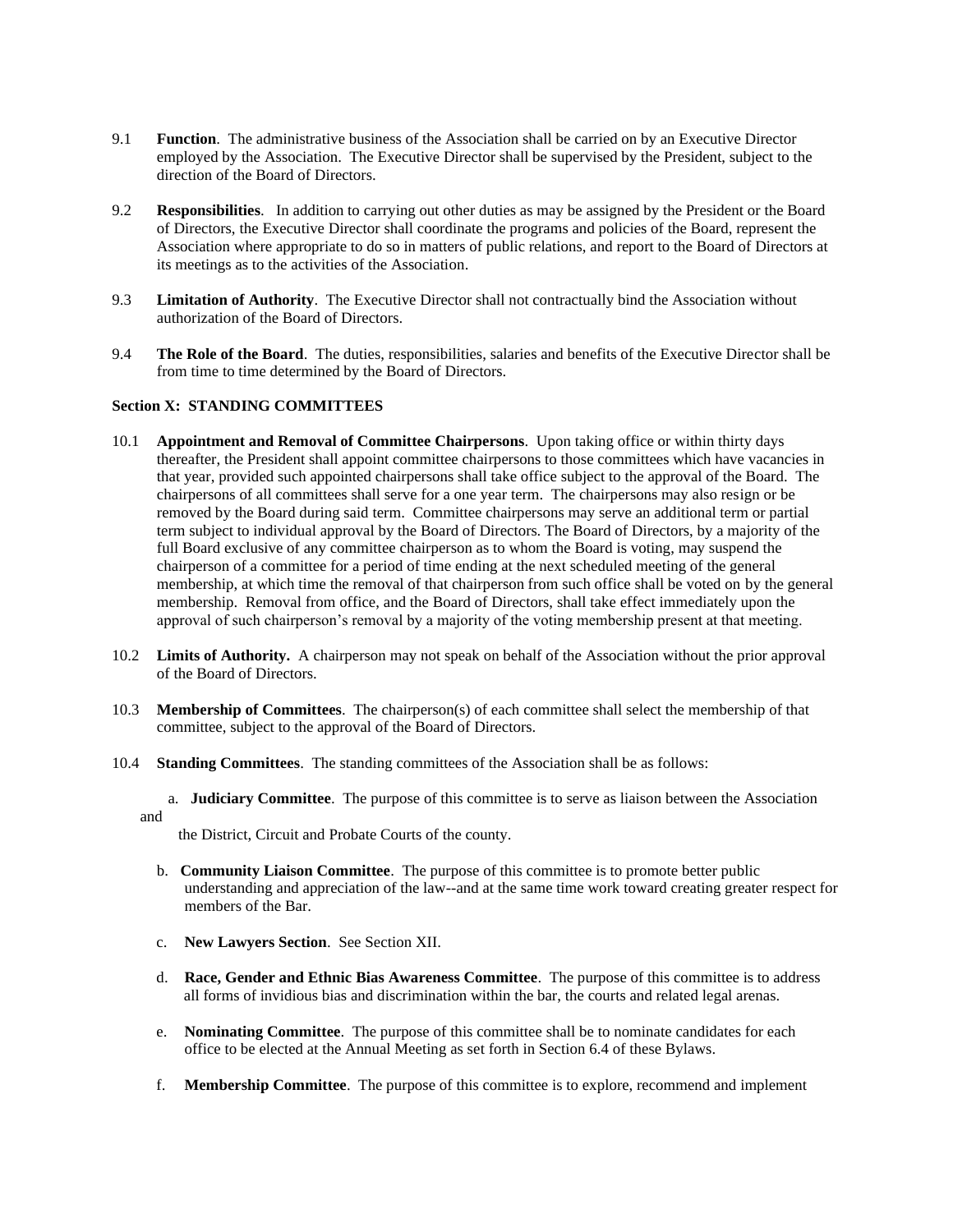ways to increase membership in the Association, to encourage membership by women and minority group lawyers, and to increase membership benefits for members of the Association.

- g. **Library Committee**. The purpose of this committee is to recommend acquisitions for the County Law Library and to explore potential resources for support of the library to supplement the statutory amount provided by the county.
- h. **Lawyer Referral and Information Service (LRIS) Committee**. The purpose of this committee is to establish policies and procedures for the operation of the LRIS.
- i. *Res Ipsa Loquitur* **Editorial Advisory Committee**. The purpose of this committee is to recommend editorial guidelines for the bimonthly magazine of the Association.
- j. **Public Service and Pro Bono Committee**. The purposes of this committee are:

(i) To work with Legal Services of South Central Michigan and other non-profit legal services providers to coordinate pro bono and low fee referrals; and

(ii) To coordinate and execute community service activities for the Association's members. The committee shall also assist the Board of Directors in identifying new opportunities for public service by the Association's members.

k. **Foundation Committee**. The purpose of this committee is to facilitate the growth and use of the Association's Foundation through identifying and effecting fundraisers and through identifying appropriate recipients of the Foundation's funds. This committee shall also assist the Executive Director in communicating with the Foundation's financial managers and periodically reporting on the Foundation's activities to the Board of Directors.

10.5 **Creation and Removal of Standing Committees**. From time to time, the Executive Director or the Executive Committee may propose, and the Board of Directors may decide, to create new standing committees as the need for said committees is identified. Likewise, the Executive Director or the Executive Committee may propose, and the Board of Directors may decide, to eliminate existing standing committees as the purpose of said committees becomes obsolete. Said creation or elimination of standing committees must be approved by the Board of Directors.

## **SECTION XI: SECTIONS**

- 11.1 **Purpose**. The Association shall sponsor one or more sections on substantive areas of law. The purpose of the sections shall be to provide a means for members who practice in or are interested in those areas of substantive law to further their education in that area of the law and interact with other members of the Association with similar areas of practice.
- 11.2 **Membership**. Membership in a section shall be open to all members of the Association in good standing. Dues for membership in sections shall be determined by the Board of Directors of the Association and shall be billed with the annual general membership dues.
- 11.3 **Election of Chairperson(s)**. Each section shall have a chairperson(s) who shall be elected annually by a plurality of the section members voting. The chairperson(s) shall serve a term of one year, commencing on July 1st of the year for which elected. If the chairperson(s) for the succeeding year has (have) not been elected by May 15th, the President shall appoint the chairperson(s), subject to the approval of the Board. The chairperson(s) shall serve until resignation, removal by a vote of the majority of the Board of Directors present and voting at a Board meeting (after opportunity for the chairperson to be heard), or qualification of a successor. No member may serve as chairperson of a section more than four consecutive years.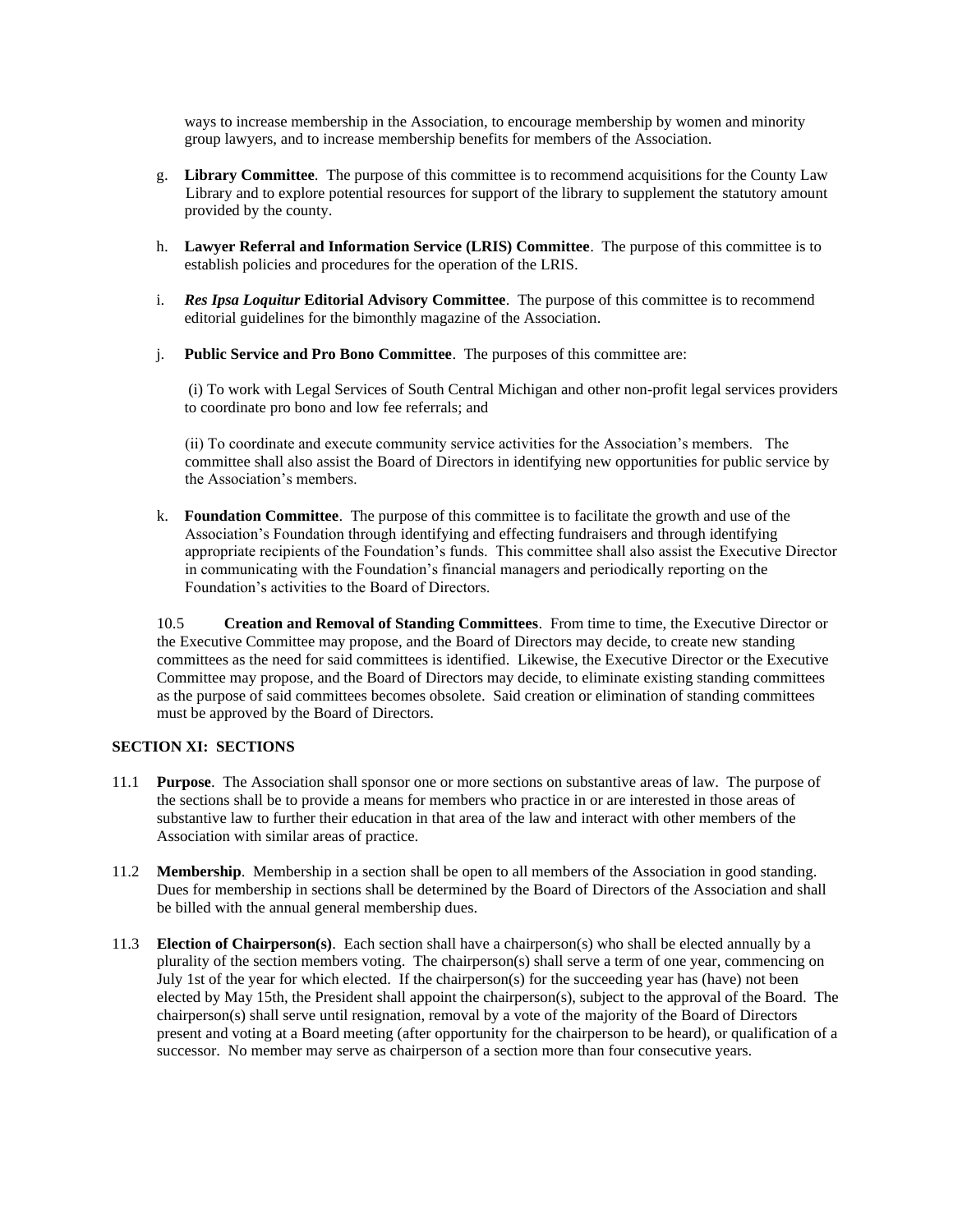11.4 **Duties of Chairperson(s)**. The chairperson(s) shall be responsible for informing the Executive Director of all meeting dates, locations, and speakers at least two months in advance of the scheduled meeting date to enable the Executive Director to provide written notice of the meeting to the section members.

Each section's chairperson(s) shall endeavor to ensure that women and minority group lawyers are fairly represented as speakers at the meetings.

On or before May 15th of each year, each section's chairperson(s) shall report to the Board for publication in the official publication of the Association a summary of its activities for the preceding year, which shall include the names of all speakers and their topics of presentation, and a numerical breakdown of the women and minority group speakers, together with any recommendations as to further action which may be appropriate to improve diversity.

11.5 **Meetings**. Each section shall meet not less than four (4) times per year. Each section is encouraged to sponsor an annual CLE seminar but is not required to do so.

#### **SECTION XII: NEW LAWYERS SECTION**

- 12.1 **Purpose**. The purpose of the New Lawyers Section is to sponsor and present activities of interest and value to new lawyers of Washtenaw County and such other objectives as may be adopted by the Section.
- 12.2 **Membership**. The following individuals shall be members of the New Lawyers Section:

a. Every attorney who is a member in good standing of the State Bar of Michigan, resides or engages in the practice of law in Washtenaw County and has practiced law for a period of less than ten full years.

b. Every law student who is an associate member of the Association pursuant to Section 3.3(b).

- 12.3 **Officers and Bylaws.** The Section may elect its own officers and adopt bylaws containing a statement of its objectives and purposes, which shall not conflict with Association bylaws. Bylaws of the New Lawyers Section must be approved by the WCBA Board of Directors. All officers shall be WCBA members. The President(s) of the section is (are) a member(s) of the WCBA Board of Directors.
- 12.4 **Section Activities**. The activities of the Section may be funded by the Association upon approval of the Board of Directors. A financial report of the activities of the Section shall be submitted annually to the membership of the Section and to the Board of Directors of the Association.
- 12.5 **Annual Report to Board**. The New Lawyers Section shall report in the official publication of the Association, as often as that official publication is published, a summary of its activities for the preceding period of time including any speakers and presentations that occurred. The New Lawyers Section shall promote full and equal participation in its leadership, programs, and activities by all lawyers, including women and minorities.
- 12.6 **Failure to Elect Officers**. In any year in which the New Lawyers Section (NLS), pursuant to their bylaws, fails to elect a Board of Directors for the section, the President of the Washtenaw County Bar Association shall appoint the President(s). The President(s) shall have thirty days to form a board consisting of at least a Vice President, Secretary and Treasurer for the New Lawyers Section. If the President(s) is (are) unable to fulfill this task, the WCBA President shall appoint a Vice President, Secretary and Treasurer for the New Lawyers Section and may, at his/her discretion appoint the additional NLS board members, subject to the approval of the WCBA Board of Directors. In a situation in which the WCBA President has chosen to appoint only the NLS officers, it shall be the responsibility of the new NLS officers to appoint the additional members of the NLS Board of Directors. In the event that the WCBA President invokes this provision, all officers appointed shall take office immediately and continue in office until June of the following WCBA fiscal year. It shall be the intent of this provision that no officers so appointed shall serve less than one calendar year.